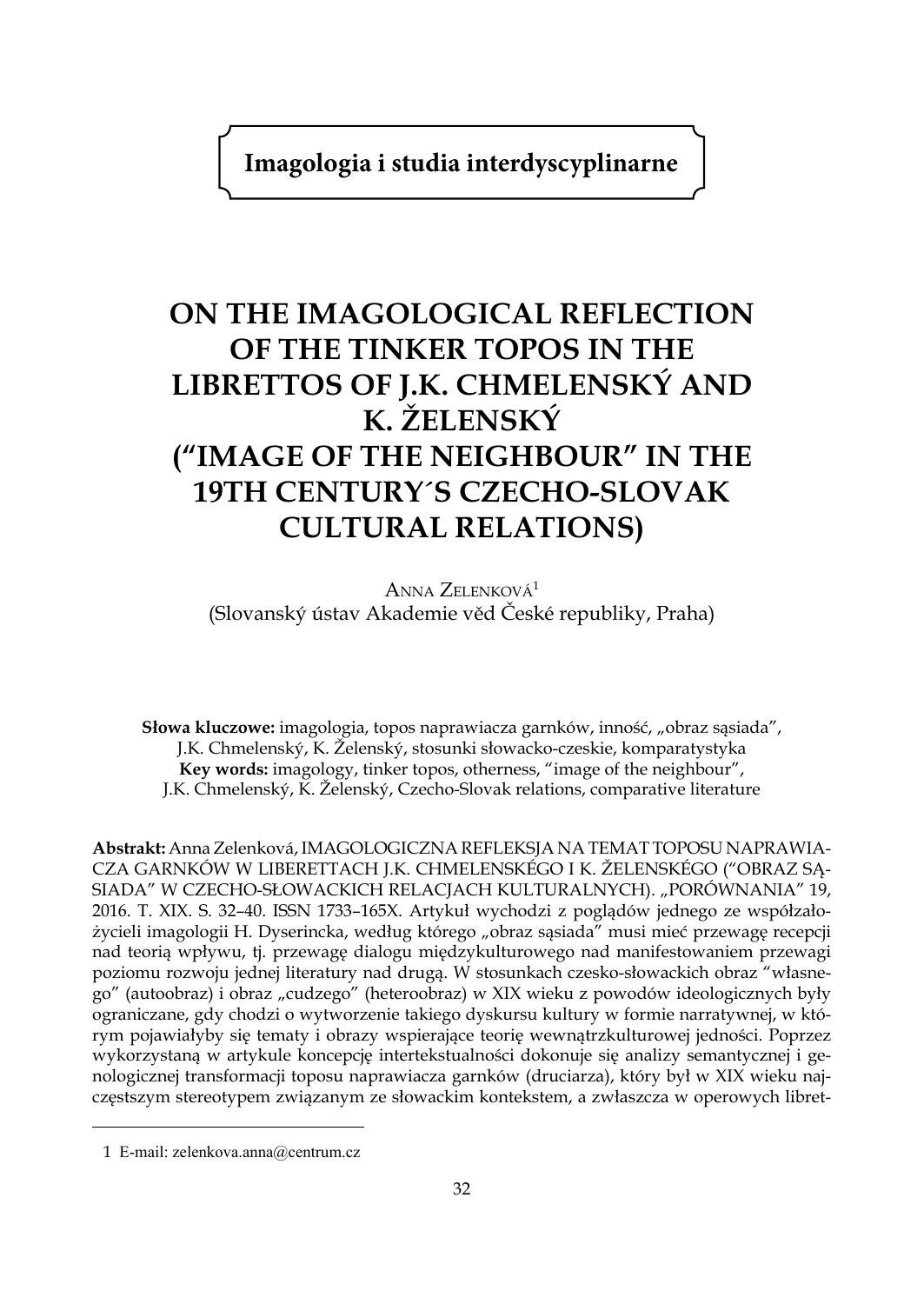## *PORÓWNANIA* XIX, 2016

tach J.K. Chmelenskiego *Dráteník* (chodzi o pierwszą czeską śpiewogrę z roku 1826 F. Škroupa) i K. Želenskiego *U Božích muk* (kompozytor S. Suda, praska premiera 1898). Genetyczną zależność obu tekstów podtrzymują analogiczne motywy, także eksponowane w pieśni *Kde domov můj*, późniejszym czeskim hymnie narodowym. Pomimo ponad półwieku odstępu popularność obu oper u widzów wskazuje na potencjalne konotacje tego toposu (egzotyczna odmienność, społeczna niższość, typ słowackiego patrioty itp.), które odpowiadały narastającej politycznej aktualizacji czesko-słowackiej solidarności w końcu XIX wieku

**Abstract:** Anna Zelenková, ON THE IMAGOLOGICAL REFLECTION OF THE TINKER TOPOS IN THE LIBRETTOS OF J.K. CHMELENSKÝ AND K. ŽELENSKÝ ("IMAGE OF THE NEIGH-BOUR" IN THE 19th CENTURY´S CZECHO-SLOVAK CULTURAL RELATIONS). "PORÓWNA-NIA" 19, 2016. Vol. XIX. P. 33–40 ISSN 1733–165X. The paper draws on the ideas of one of the co-founders of imagology H. Dyserinck who claims that in the "image of the neighbour" there should be the prevalence of reception over the theory of influence, i.e. the prevalence of intercultural dialogue over the manifestation of the level of development of one literature over another. In Czecho-Slovak relations, the image of "one´s own" (autoimage) and the image of the "other" (heteroimage) were in the 19th century limited, out of ideological reasons, to the creation of such cultural discourse in the narrative form which would include the themes and images supporting the theory of intra-cultural unity. Making use of intertextuality, the paper analyses semantic and generic transformations of the tinker topos which was in the 19th century the most frequent stereotype associated with the Slovak context, namely, in the opera librettos of J.K. Chmelenský *Dráteník* [*The Tinker*] (the first Czech singspiel from 1826 by F. Škroup) and K. Želenský *U Božích muk* [*At the Calvary*] (composed by S. Suda, Prague premiere in 1898). The genetic dependence of both texts is also supported by analogical motifs, especially a high profile acquired by the song *Kde domov můj* [*Where is my home*], which later became the Czech national anthem. In spite of the distance of more than half a century, the popularity of both operas points to the potential connotations of this topos (exotic otherness, social degradation, a type of Slovak patriot, etc.) which suited the growing political topicality of the Czecho-Slovak solidarity at the end of the 19th century.

The question of Czecho-Slovak relations in the 19th and 20th century has been discussed in many theoretical and literary historical studies which defined this mutual relation on the basis of a historical aspect as "an alliance and contradictions" and pointed to a semiotic field of "intersecting" intertextual and extra-textual transfers. One of the new methodological impulses in the research into Czecho-Slovak literary relations could be the innovated imagology, i.e. the comparative discipline focused on the interpretation of images ("les images") representing foreign countries and nations in a verbal text. These images are mostly in the form of myths and collectively spread stereotypes which operate in neighbourly relations as certain fictive and subjective concepts specifically interpreting the reality. According to one of the founders of comparative imagology Hugo Dyserinck, in the "image of the neighbour" reception should prevail over the theory of influence, i.e. intercultural dialogue over the attempts to prove the dominance of one literature over the other one or even to create intercultural unity (Dyserinck 125–133). The Spanish comparatist Claudio Guillén speaks in this sense about the inevitability to study relations between two close literary units as a communicative alteration of genres, forms and themes which have "changing phases and rhythms of development" (Guillén 14)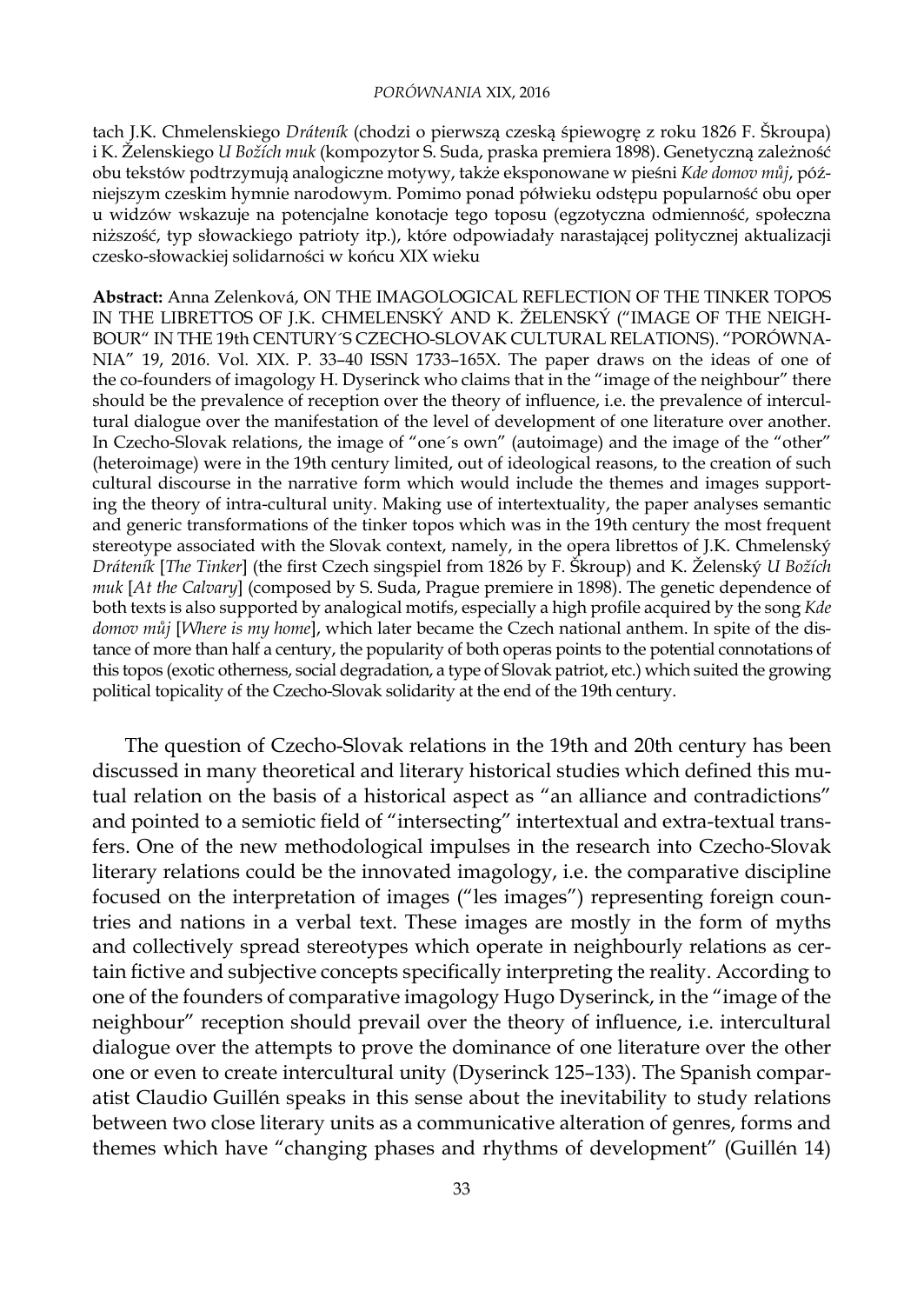and which have to be cleared of ideological connotations. In the Czecho-Slovak relations the image of oneself ("autoimage") and the image of the other ("heteroimage") was often limited to the creation of such cultural discourse in a narrative form in which the themes and images supporting the theory as a model of mutuality would occur, based, however, on the dominance of the "more developed" Czech literature, and on the suppression of the "otherness" or "foreignness" of Slovak culture developing at the turn of the 19th and 20th century still under the conditions of the non-existence of their own state. One of the frequent Slovak themes in the Czech environment was the topos of the tinker (*dráteník*) which drew into itself a certain romantic element, motivic exclusivity, and, in addition to the social aspect of poverty, it also embodied, within patriotic ideology, an ideal type of common man of pure character with prevailing virtues and national feelings. This topos did not emerge only in imaginative literature and contemporaneous journalism, but it penetrated even to more popular musical genres with greater reception, such as the opera in the 19th century. In the paper I will try to use the imagological impulses and the theory of intertextuality to compare two Czech opera librettos associated with the ideologeme of the tinker – *Dráteník* [*The Tinker*] by Josef Krasoslav Chmelenský (the first Czech singspiel of 1826 composed by František Škroup) and Karel Želenský *U Božích muk* [*At the Calvary*] (composed by Stanislav Suda, Prague premiere in 1898). In spite of the fact that between the premieres there is a distance of more than a quarter century, they point to the ideological connotations of the topos which express the political topicality of Czecho-Slovak relations still before 1918. The genetic dependence as well as cultural connection of both texts is also supported by the analogical plot and motivic construction, especially the prominence of the song *Kde domov můj* [*Where is my home*] – the later Czech national anthem.

As is widely known, the tinkers, coming especially from the north-eastern Slovakia, were purchasing and then selling wires even outside the territory of Upper Hungary, especially in Moravia and Bohemia where they were, at the same time, mending metal and enamel cookware. In the neighbouring countries, mostly in Bohemia and Hungary, they were "commonly accepted as representatives of Slovak poverty" (Krčméry 104). According to Stefan Krčméry, "the tinker's grief,"<sup>2</sup> which "couples with orphanage" (Krčméry 104), resulted from an irresolvable contradiction between the effort and, at the same time, impossibility to improve one´s social position – tinkers as "live pieces of Slovak body" (Krčméry 104) are "the birds rooted in earth ... a leaf carried by wind" (Krčméry 105). This social motif, connected with the exotic otherness, had been stressed as early as at the beginning of the 20th century in its metaphorical depiction of the Slovak tinker also by, for example, Rainer Maria Rilke in his poem *Der kleine "Dráteník".* In the Czech literary context, to the social subtext of the tinker symbol was often added the national moment – the

<sup>2</sup> Quotations from Czech translated by A.P.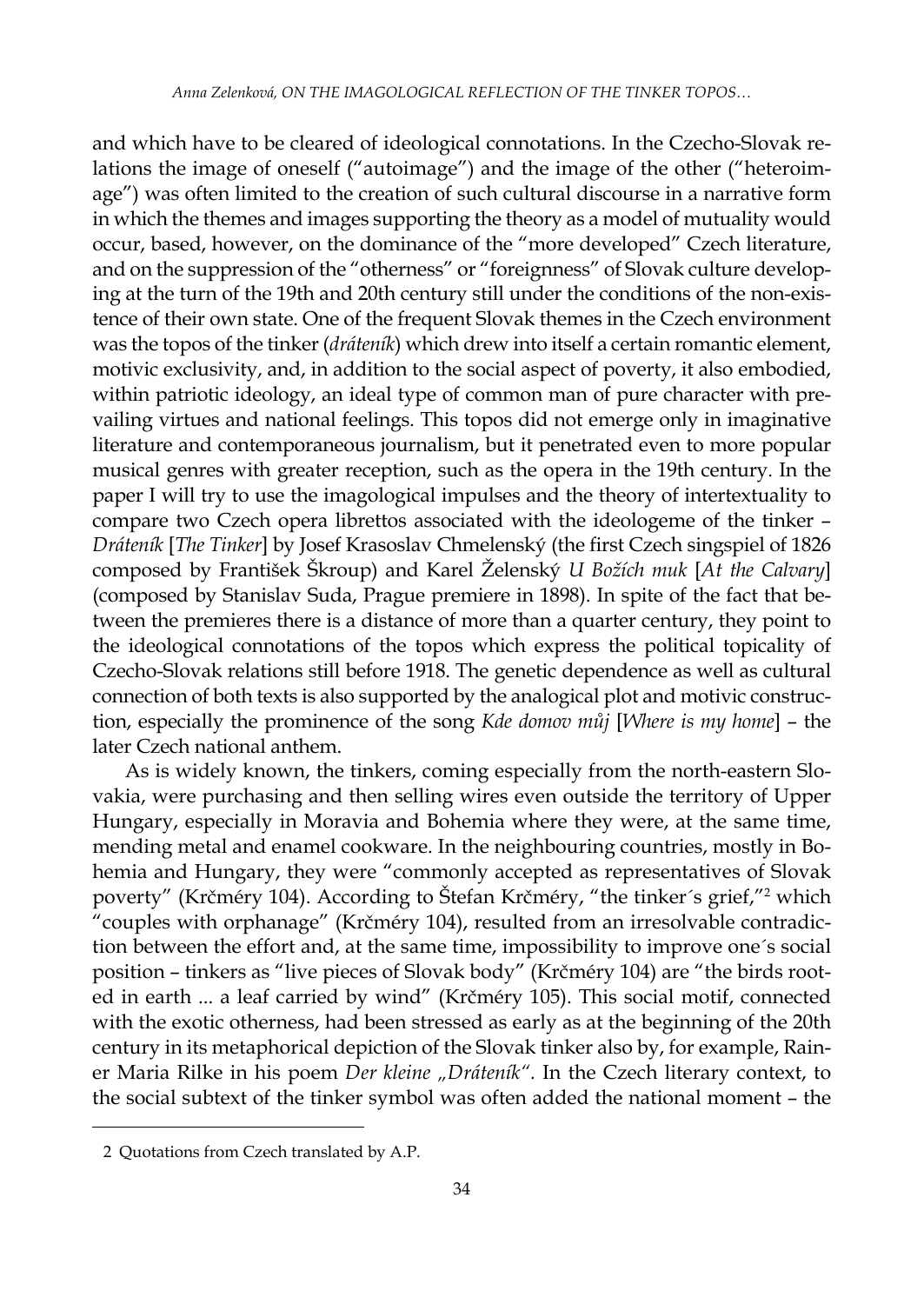tinker was sentimentally perceived as a specific type of persecuted Slovak patriot whose wandering and specific tinker work did not have any analogy in Czech environment, and who, as a member of the "unified" Czechoslovak tribe, was an ideal expression and representation of national and social persecution. To a certain extent, one could associate it with the operation of Rousseauistic preromantic myth of the "natural man" living in harmony with the divine order of nature. The literary type of a socially low human being with moral principles was linked here with patriotic connotations – the tinker was not just a usual "outcast" wandering throughout foreign countries out of economic reasons, but a humiliated patriot, suffering for his unfree country, and especially for the Czechs, an ethnically close Slovak representing the Slavic element from the Upper Hungary. The so "thematised" ideologeme of Slovak tinker remained rooted in Czech culture during the entire 19th century as a metaphorical expression of the unhappy fate of the Slovak ethnic.

The character of the tinker first appeared in the Czech environment in the libretto of Chmelenský (1800–1839) which became a basis for the first Czech national opera (singspiel) *Dráteník* composed by Škroup (1801–1862). Škroup asked Chmelenský for a libretto, gave him a subject matter and probably also indicated a basic plot scheme. Škroup and Chmelenský wanted, in their own words, to create an original singspiel in Czech with a national subject matter. With his own work Škroup responded to the "patriots´ nostalgic longing" for an original Czech singspiel, and also Chmelenský as an advocate of the Czechoslovak tribal, literary and linguistic unity was influenced by the "love to the homeland and to the mother tongue" (Chmelenský 1826: 2–3). This may have been the reason why into the Czechoslovak whole he also included a Slovak character of the tinker who speaks (sings) "...in... a brotherly dialect" (Chmelenský 1826: 3), i.e. in Slovak, acts as a patriot and, at the same time, reflects a social aspect. A simple love story from a burgher´s environment brought a conventional motif of lovers whose happiness was opposed (through a misunderstanding) by their parents. Although the minor character of the Slovak tinker enters the main plot line somewhat statically, as a "deus ex machina" (the tinker gets a job in the house of the merchant Květenský who wants to marry his daughter Růženka against her will), this character, according to Felix Vodička, still reappears throughout the entire story "as an example of positive human values, as a bearer of patriotism and mutual Czecho-Slovak relations" (Vodička 231). The tinker refused to stop wearing the traditional costume of his predecessors and showed his willingness to help (facilitating the lovers´ meeting) as well as ironized, in words and acts, the burghers´ longing for wealth. He expressed his feelings towards his Slovak homeland in a song which can be considered an artistic culmination of the libretto. In this way the tinker spoke about his true form of love to his nation also with the Czech servant in the house of the merchant Květenský. Within the Jungmann´s programme, to feel patriotically means, especially, to love one´s language. The tinker in the Czech opera was defending his Slovak country which, even though not rich, is a country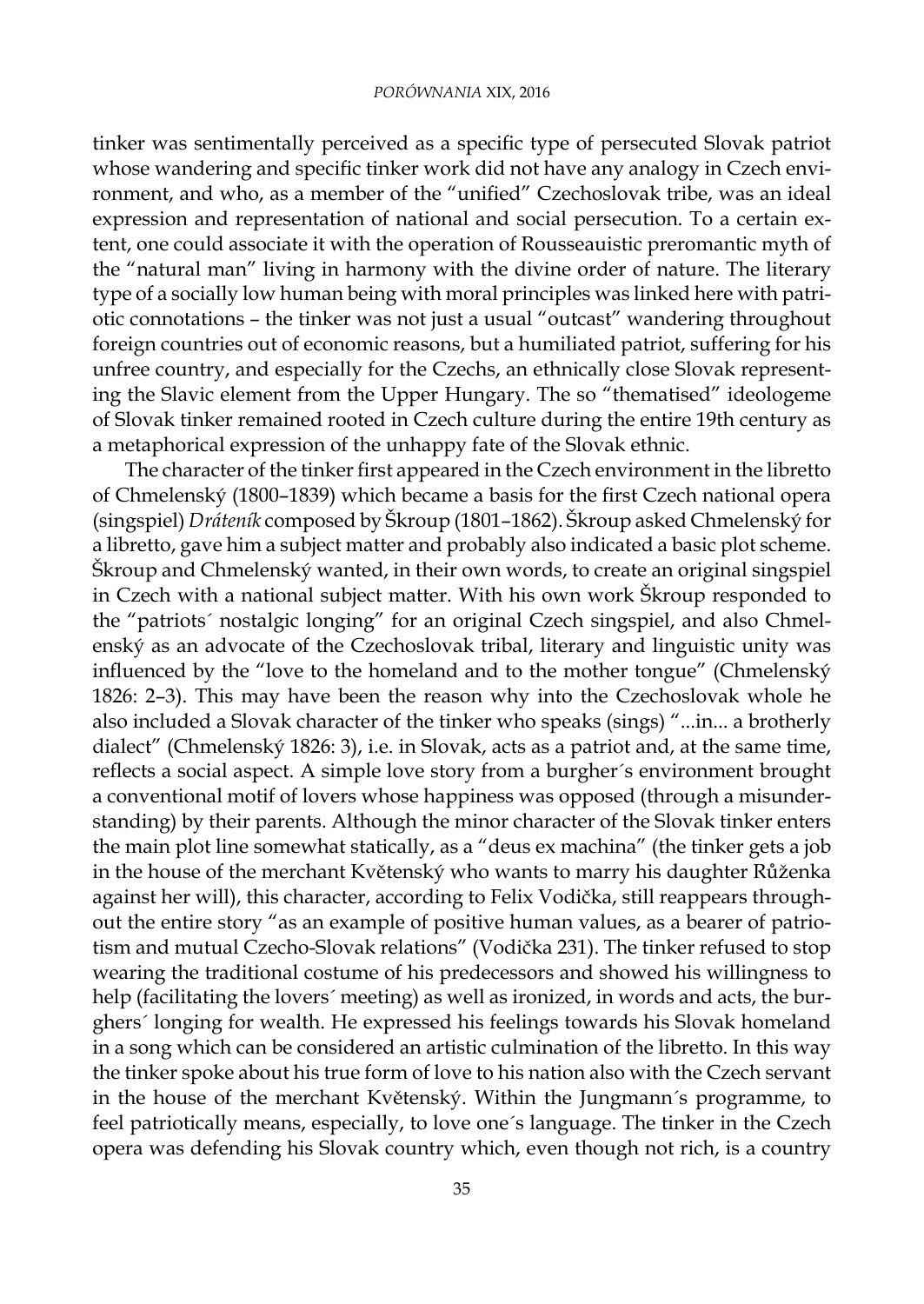of his childhood, games and, especially, his mother tongue through which "a heart to a heart can speak heartily" (Chmelenský 1872: 12). Slovakia acquires an idyllic form ("endearing land", "golden Aurora," and so on) in which "a small flower is smiling" and "nicely the wind blows". The song (written in dactylic-trochaic prosody) is finished by a contrast in values between a foreign land and a homeland to which the tinker wanted to return and where he wanted to die as well ("for ever I will stay there") (Chmelenský 1872: 12).

The Škroup´s singspiel reflected a boom of the Czech folk and patriotic song in the 1820s and 1830s, continuing a revivalist tradition to which a certain political subtext was also penetrating, i.e. the motifs of resistance, struggle and criticism of contemporary situation which got sharpened especially after the revolutionary year of 1830. The *Dráteník´s* singspiel structure, based on the alteration of the spoken word with prevailing songs, allowed for the linking of the didactic aspect with the entire entertaining culmination. The song was considered to be the most efficient means of forming social consciousness and resonated especially in folk and burghers´ strata, due to its simplicity and comprehensibility (suitable for mass reproduction), for its life optimism and emotionality. This is where one can look for a long lasting popularity of the Škroup´s text and of the Chmelenský´s *Dráteník* which opened in the Stavovské divadlo theatre in Prague on 2 February 1826. The tinker´s sensitive song about his home and love to his homeland anticipated the song *Kde domov můj* composed by Josef Kajetán Tyl probably as an allusion to Goethe´s *Mignon´s Song* sung by a blind musician in the singspiel by the same composer Škroup entitled *Fidlovačka aneb Žádný hněv a žádná rvačka* from 1834. Both the tinker and the blind musician are bearers of common positive values and they represent standardized characters who are socially and ethnically clearly determined and are characteristic for their analogical relations to the mother tongue and to the patriotic ideology. A certain similarity of the composition and ideological effect of both texts, whose origins were separated by the distance of almost ten years, is testified by the fact that the new edition of the *Dráteník´s* (1927) libretto included also the Tyl´s song *Kde domov můj* which ended the entire work as an excipit, and in this form it was played in later versions as well.

As stated above, the tinker topos was the most frequent Slovak motif in Czech texts throughout the entire 19th century. Since the origin of Chmelenský´s libretto it got fixed into the canonised image of a typified character who, due to its general features, did not succumb to larger interpretive changes. The absence of its individualised or psychological depiction (which was, on the other side, compensated for by the "exoticism" of origin resulting from social and folklore "otherness") led to axiological constants which emphasised, for example, the aspect of the "outcast" (motif of poverty and alcoholism), archetype of "pure", good man (a fairy tale, mythological or natural motif) or patriotic-educational subtext (motifs of compassion and morality). It was the end of the 19th century when the Slovakophil approach was being strengthened in the Czech view of Slovakia, within which there existed vari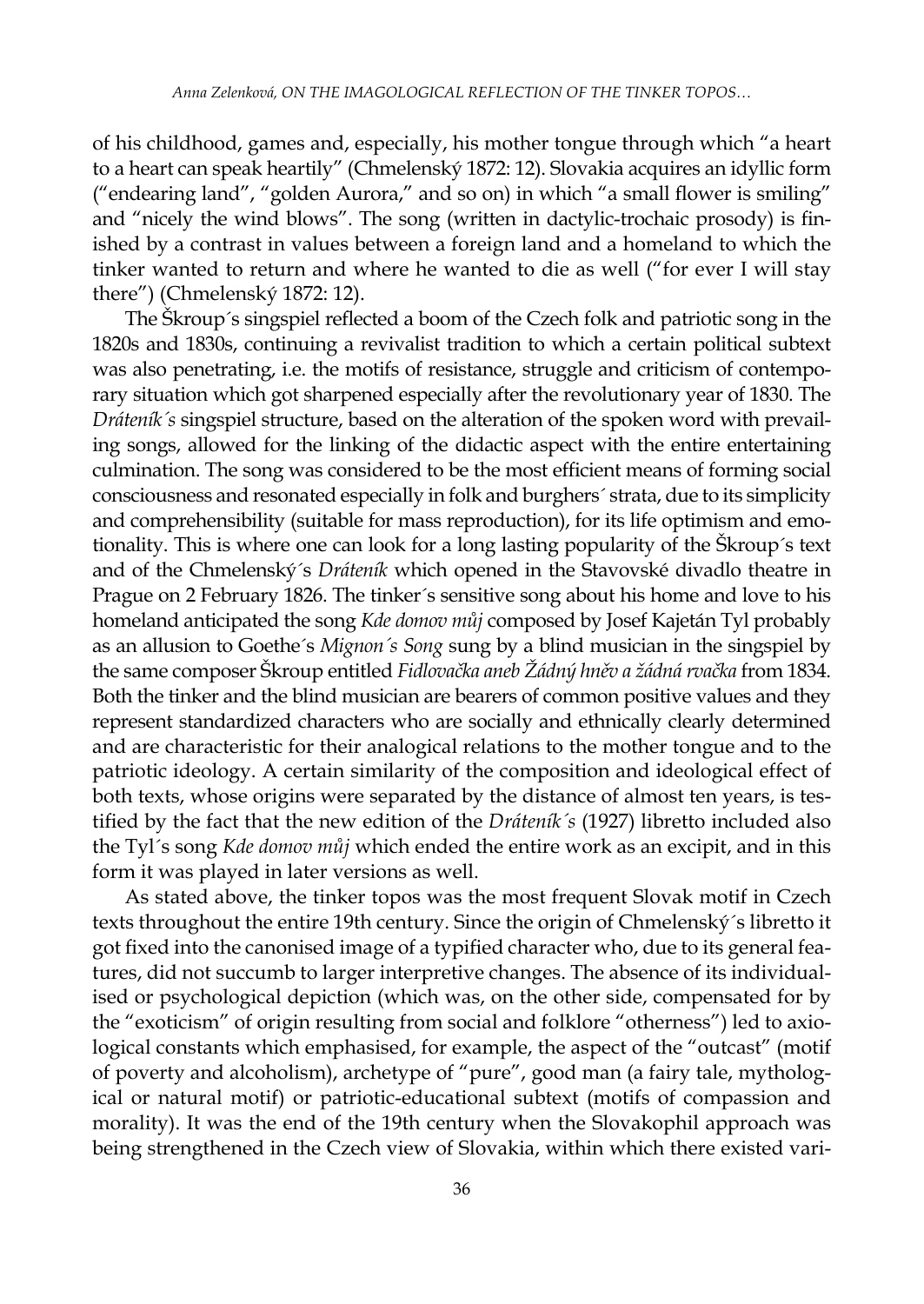ous attitudes and opinions ranging between the romantic folklorism, exoticism and realistically-critical perception from which the tendency of "getting closer" was then formed (i.e. also the conception of the so-called Czechoslovak unity) referring to common historical roots.

This topicality of Czecho-Slovak mutuality [vzájemnost] was also reflected in Karel Želenský´s libretto (1865–1935) *U Božích muk* which was set to music by the Czech composer Stanislav Suda (1865–1931) (Hostomská 664–666). The opera was for the first time introduced under the title *Boží muka* on 13 March 1897 in the Pilsner drama theatre (i.e. over seventy years after the opera *Dráteník*) and penetrated also to the stage of the National Theatre in Prague where it was successfully opened on 19 January 1898. The libretto´s theme was not chosen accidentally. Želenský, a man with many interests who was an actor in dramas, sang in operettas, directed and authored several plays, small prose works and librettos (Šormová 815–817), was in 1894 hired by the famous theatrical director Vendelín Budil to the Municipal Theatre in Pilsen and here he met his contemporary, then a beginning blind composer Suda. Both artists agreed on cooperation, on the creation of an undemanding, lyrical-folklore opera "in the national spirit" which would return, in the period of the prevailing fashionable verism, to the tradition of Smetana´s singspiels and to the poetics of *Prodaná nevěsta* [*The Bartered Bride*] from the village setting (Janota, Kučera 278). In 1895 Želenský and Suda took part in the Ethnographic Exhibition in Prague which significantly influenced interest of the Czech side in Slovak folklore and Slovak village with its distinctive, characteristic types, i.e. also with the character of the tinker who in this case, in their opera (with respect to the home audience), has a positive relation to the Czech environment. The element of Czecho-Slovak mutuality with certain politicising subtext was strengthened especially in May 1896 by the foundation of the alliance Českoslovanská jednota [Cechoslovak Unity] which was focused on the strengthening of relations and cultural and economic cooperation with Slovakia (Zelenková 99–101).

The opera with libretto, even written in Slovak, was thus to be situated in a Slovak village, with a dominating positive tinker character and with a traditional love motif. Želenský worked on the libretto in 1895−1896 and created a simple one-act opera with five scenes set to an undetermined small Slovak village at the end of the 19th century ("happening in Slovakia"). The limited number of five persons, dominated by the tinker Berka as a "wise voice" of the village people, points to a simple basic story line<sup>3</sup> beginning by a choral song of the gathered village people, with the background of "the Calvary". The old tinker Berka, "the wise daddy", returns to the native village from his wanderings throughout Bohemia about which he excitedly speaks to his countrymen as about the "sacred" land with free people

<sup>3</sup> On purpose more attention is paid to the story, since the libretto *U božích muk* is not sufficiently familiar; the opera is almost forgotten.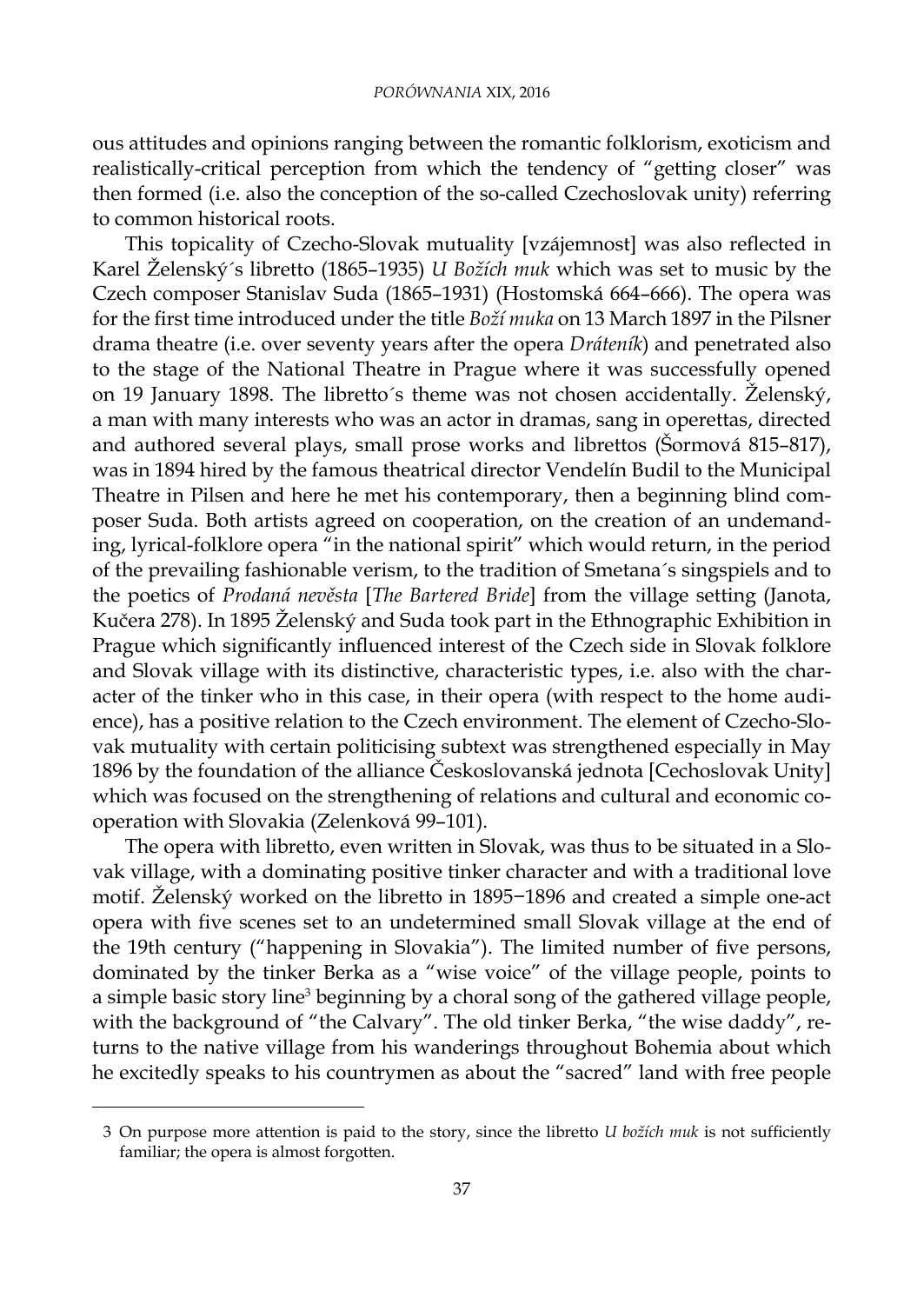to whom a foreign tinker is a brother. After his return home he helps Malka who is unhappily in love with a youth (a poacher) Samko. Berka advises her to pray at "the Calvary" as at the Christ´s symbol of blessing and divine justice. But the overseer, for whom the following words hold true: "…the lord and the Slovak, a strange thing – / the lord likes castles, the Slovak a cage" (Želenský 11), hands over Samko to the hands of guards. The experienced Berka, however, reminds the overseer (again at a symbolical "Calvary") of his sin from the past – the overseer once seduced a young girl Katarína who committed suicide after the birth of her illegitimate child. It is Samko who is the overseer´s son and because the overseer wants to atone for his sin he agrees to the wedding of Malka and Samko.

The opera achieved immediate popularity due to its simplicity and comprehensibility, despite the fact that it was the first work both for the libretto writer as well as the composer who, as far as composition is concerned, did not create a compact work. It was rather a free series of simple scenes and musical pieces without a real dramatic effect – but with an appealing melodicism. After the Pilsen and Prague staging it was done in 1899 by a Czech theatre in Brno. What added to the opera´s success (despite its serious nature, but a happy ending though) was an emerging textual analogy of the Želenský´s libretto with Sabin´s libretto to Smetana´s *Prodaná nevěsta*. Smetana´s is also a village story with a love motif based on an enforced marriage, which is in contradiction with the feelings of the villagers and their morality. The typifying of characters, reflected in their "engagement" in the solution of the conflict (the lovers´ wedding), points to an intention to exert an impression on common spectators, which is required by the principles of a genre, a realistically-sentimental picture. Such was a one-act, lyrical opera with folklore features, alternating comic and serious aspects. The Želenský´s choice of Slovak with Czech features, which did not correspond to the standard form of the language, and was even enriched by lexical elements from the Moravian dialect, was to mark the "exoticism" of the Slovak village setting. It was, however, (according to the stage instructions of the librettist Želenský) rather a unique Czech copy reminiscent of a space of the Czech "small village square with a pub" where all significant events of the simple story take place. Similarly, the names of the tinker Berka and the overseer Váňa have certain Czech origin. The name of the young poacher Samko was again probably an echo of the contemporary popularity of an "ideal" type of an unhappy Slovak hero persecuted by Hungarian authorities, as, for example, in the legend *Samko pták* from the cycle of stories *Tři legendy o krucifixu* by Julius Zeyer (1895).

In Želenský´s conception, the tinker topos loses romantic features or attributes of mythology, or fairy tale, and, on the other hand, social "otherness" with a certain almost politicising effect prevails. The tinker is no longer a symbol of poverty and backwardness; there is absence of the motifs of tolerated alcoholism or criminal behaviour of tinkers which were many times depicted in the Czech sentimental literary works or contemporary journalism. As far as the libretto *U Božích muk* is concerned,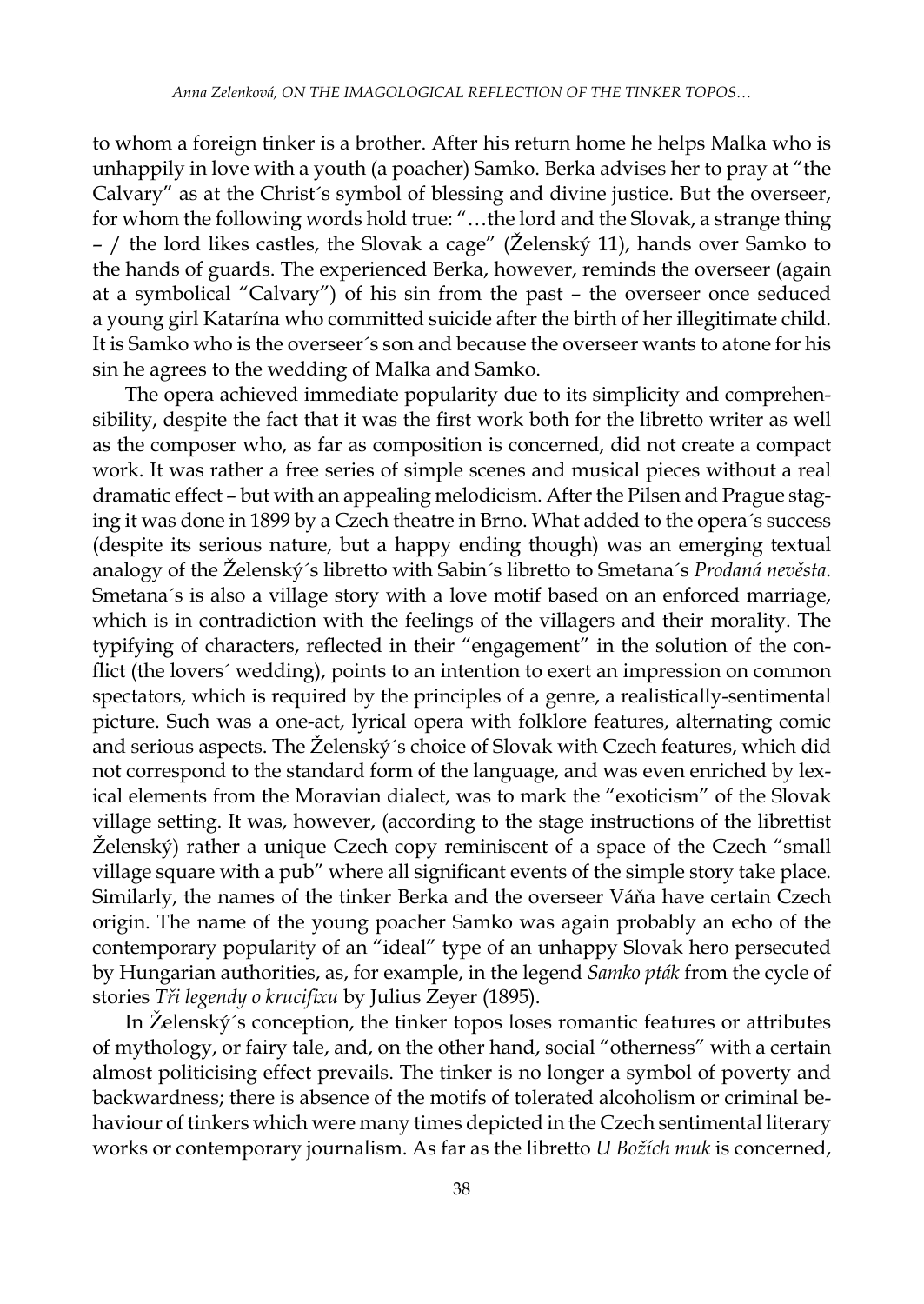## *PORÓWNANIA* XIX, 2016

in the image of the tinker Berka (in spite of the fact that his lower social status is preserved) are strengthened especially his moral qualities, such as pride, self-confidence, charity and enlightened mind, which are significantly projected to his position within a village community. The tinker´s opinion here becomes a kind of unwritten law, corresponding to both the tradition as well as future development which already anticipates a connection with "close and friendly" Czechs. In the tinker´s portrait by Želenský there is no longer the traditional folklore stylisation, and he is not (as in the Chmelenský´s libretto *Dráteník*) primarily shown as a suffering "patriot" either – but one can still detect there a clear social and didactic subtext. In Berka´s song Bohemia is presented as an ideal, free country "without guards"; one can see the tinker´s monological praise of Bohemia already at the beginning, in the second scene, where even the musical motif of the song *Kde domov můj* was used – to evoke in the readers an allusion to a prototype of the Czech singspiel by Škroup and Chmelenský. One can look at it from both sides – with regard to the Czechs the libretto drew on the contemporary popularity of Slovak themes; as regards the Slovaks it was a signal of the existence of Czecho-Slovak cultural closeness which could anticipate future unity. Although in Želenský´s work Slovakia was superficially stylised into the aspect of "otherness", through the ideas of the character of the tinker it was shown in Bohemia as something very close, as the theme acceptable from the aspect of values and culture, the theme whose differences and specificities can be transformed and adapted to the domestic needs.

In conclusion, it is possible to say that both Czech opera librettos *Dráteník* and *U Božích muk*, with the generically close tinker topos, remained (despite the time distance separating their premieres as well as their different reception effect) during the entire 19th century a kind of evidence of a growing Czech interest in Slovakia, an artistic expression as well as practical fulfilment of the strengthening Czecho-Slovak cultural mutuality. Naturally, this was also pragmatically adopted to serve certain political needs of the more developed Czech neighbours who shaped their cultural discourse by modifying the image of the close, the "foreign", to the image of "ours".

*Translated by Anton Pokrivčák*

## BIBLIOGRAPHY

Dyserinck, Hugo. *Komparatistik. Eine Einführung*. 2nd ed. Bonn: Bouvier, 1981. P. 125–133.

- Guillén, Claudio. *Mezi jednotou a růzností. Úvod do srovnávací literární vědy.* Translated by A. Housková, A. Berendová, M. Housková. Praha: Triáda, 2008.
- Guleja Karol, Klimek Reinhard, Suchy Tomi. *Svet drotárov. Umeleckohistorická etnograficko-technická sociálna monografia.* Martin: Matica slovenská, 1992.

Hostomská, Anna. *Opera. Průvodce operní tvorbou*. 4th ed. Praha: SNKLHU, 1959.